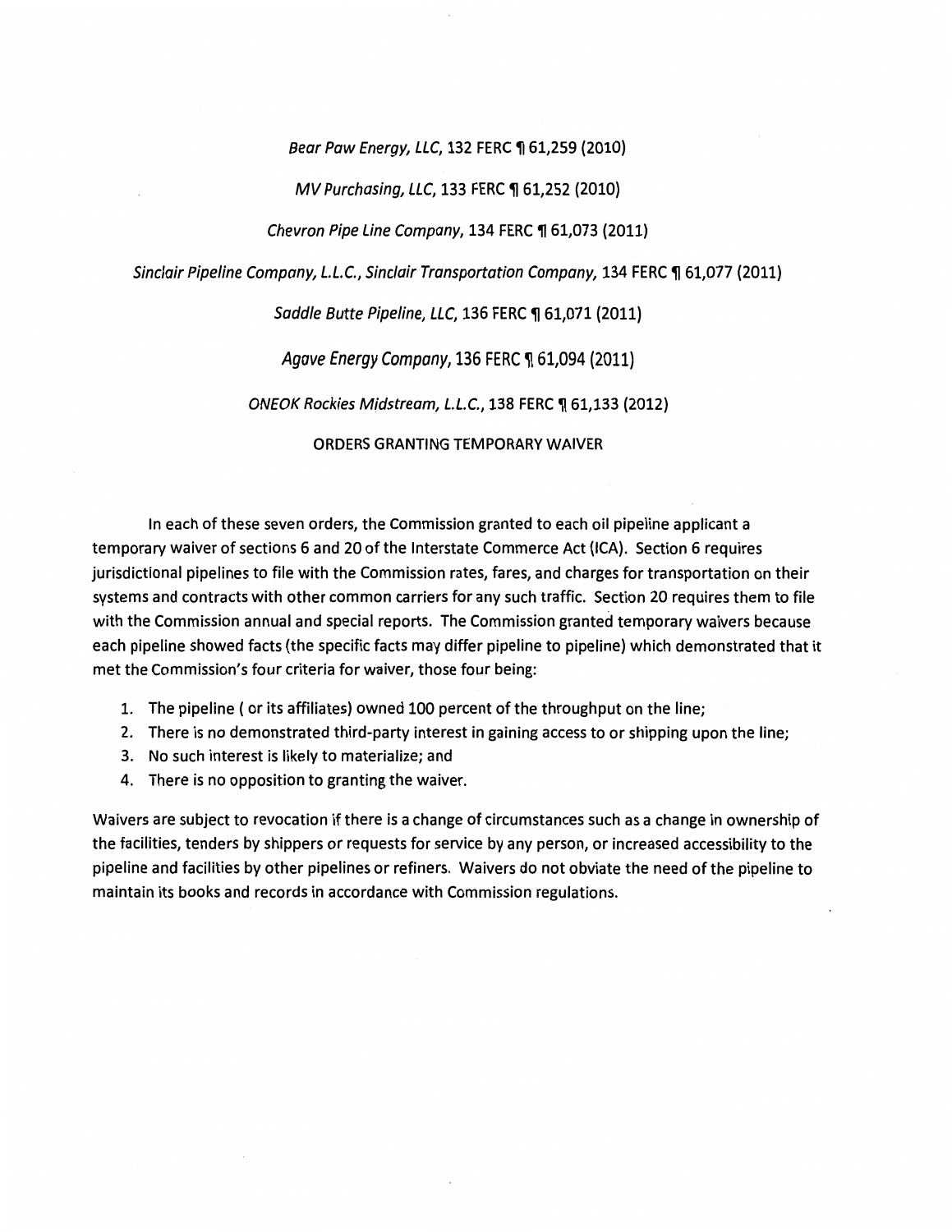# 132 FERC ¶ 61,259 FEDERAL ENERGY REGULATORY COMMISSION WASHINGTON, D.C. 20426

September 23, 2010

In Reply Refer To: Bear Paw Energy, LLC Docket No. OR10-17-000

Joseph W. Miller Associate General Counsel ONEOK Partners, GP, L.L.C. 100 West Fifth Street Tulsa, OK 74103-4298

- Attention: Joseph W. Miller, ONEOK Partners Attorney for Bear Paw Energy, LLC
- Reference: Granting of Temporary Waivers of Sections 6 and 20 of the Interstate Commerce Act

Ladies and Gentlemen:

1. On July 12,2010, Bear Paw Energy, LLC (Bear Paw) filed a request for temporary waiver of the filing and reporting requirements of sections 6 and 20 of the Interstate Commerce Act  $(ICA)^1$  and Parts 341 and 357 of the Commission's regulations with respect to an existing natural gas liquids (NGL) pipeline<sup>2</sup> and a planned NGL

<sup>2</sup> Bear Paw's existing pipeline is a 4.5-inch diameter NGL line which transports propane and butane from its Grasslands Plant in McKenzie County, North Dakota to its Riverview Rail Terminal in Richland County, Montana.

<sup>&</sup>lt;sup>1</sup> Specifically, 49 U.S.C. app.  $\S$  6 requires interstate oil pipelines to file all their rates, fares, and charges for transportation on their systems, and also file copies of contracts with other common carriers for any such traffic; and 49 U.S.C. app. § 20 authorizes the Commission to require annual or special reports from carriers subject to the ICA.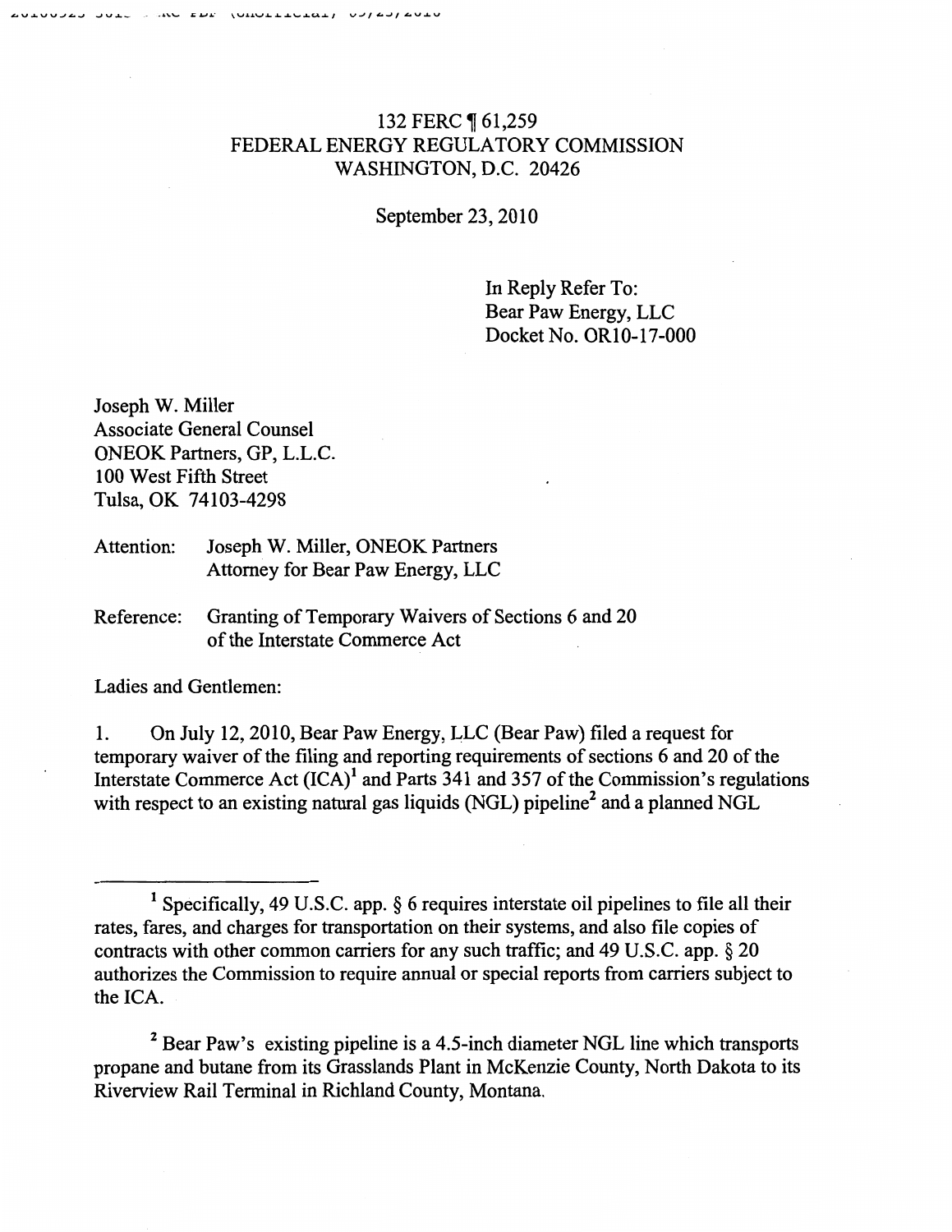### Docket No. OR10-17-000 2

pipeline.3 The Commission grants Bear Paw's request for a temporary waiver, as more fully discussed below.

2. Bear Paw states the physical characteristics of the existing NGL line and the proposed line are such that each warrants a waiver of the reporting requirements of Parts 341 and 357 of the Commission's regulations. The existing line has no pumping stations and obtains its pressure from injections at the Grasslands Plant. Bear Paw explains that the only receipt point for the existing line is at the Grasslands Plant and the only delivery point is at the Riverview Rail Terminal. Bear Paw further explains that the existing line does not connect to any other facilities such as pipelines, gathering systems, or gas processing plants. Bear Paw operates the pipeline as an integrated part of its Grasslands Plant and has not received any requests to provide transportation over the line, nor held itself out to provide such transportation. Bear Paw states that it fractionates and owns all of the products that the line transports.

3. Bear Paw states that it intends to build a second gas processing plant besides the Grasslands Plant named the Garden Creek Plant. Bear Paw will also build an NGL line connecting the Garden Creek Plant with the Riverview Rail Terminal. Bear Paw will operate the new NGL line in a similar fashion as the existing line. Bear Paw's new NGL line will not interconnect with other pipelines and construction of the line will not enable Bear Paw to provide service to another party on the new or existing line.

4. The Commission previously granted temporary requests for waiver of the filing and reporting requirements of sections 6 and 20 of the ICA.<sup>4</sup> The Commission granted these waivers based on the fact that: (1) the pipelines (or their affiliates) own 100 percent of the throughput on the line; (2) there is no demonstrated third-party interest in gaining access to or shipping upon the line; (3) no such interest is likely to materialize; and, (4) there is no opposition to granting the waivers. In these cases, the Commission determined there were no active third-party shipper interests to protect under the ICA, and therefore, temporary waivers of the section 6 and 20 filing and reporting requirements were warranted. However, the Commission granted the waivers, subject to

<sup>4</sup> Sinclair Oil Corp., 4 FERC ¶ 62,026 (1978) (Sinclair); Hunt Refining Co. and *East Mississippi Pipeline Co., 70 FERC*  $\parallel$  61,035 (1995) *(Hunt); Ciniza Pipe Line Inc.,* 73 FERC ~ 61,377 (1995) *(Ciniza); Enbridge Pipelines (NE Texas Liquids) L.P.,* 110 FERC  $\P$  61,159 (2005) *(Enbridge)*; and *Jayhawk Pipeline, L.L.C.*, 128 FERC  $\P$  61,079 (2009) *(Jayhawk)*.

<sup>&</sup>lt;sup>3</sup> Bear Paw's planned pipeline will transport "Y grade" NGLs, which are not fractionated into discrete products. The line will connect the Riverview Rail Terminal with a new facility northeast of Watford City, North Dakota. Bear Paw projects completing the project by the end of 2011.